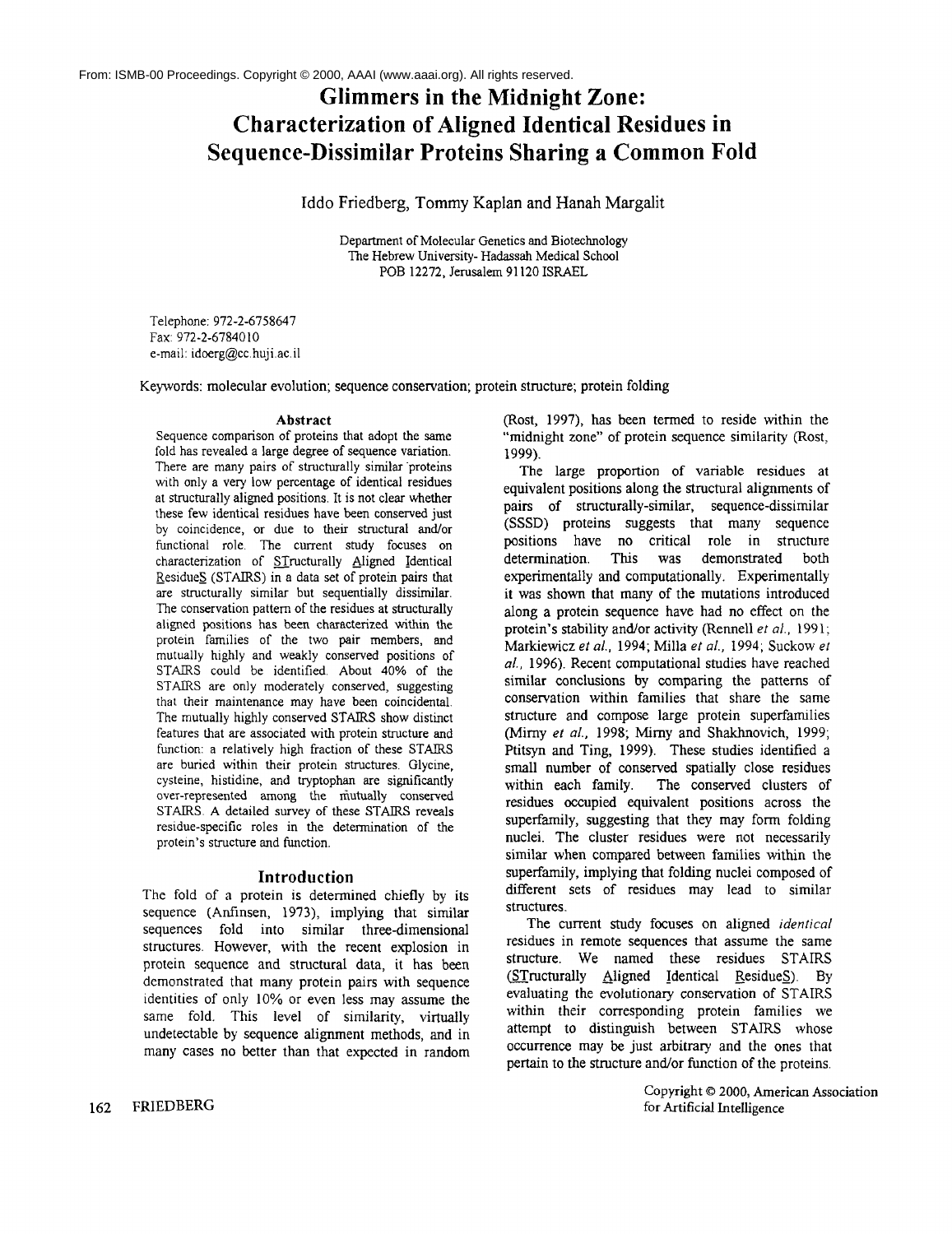The latter are analyzed to search for common features that may be related to their structural role. We examine the distribution of amino acids in STAIRS, their spatial proximity, and their structural location. The approach taken is a global one, in which we analyze a database of 126 SSSD protein pairs and characterize the identical residues in corresponding positions. These residues are examined in a generic aspect, in order to characterize their overall attributes in the population of known SSSD protein pairs. Hence, the analysis reaches general conclusions regarding these residues, and does not identify features that are specific to a certain protein family.

# **Results**

Database of SSSD protein pairs Our database consists of 133 proteins, none of which exhibits more than 25% sequence identity with the other proteins. These are organized into 126 protein pairs that are similar in structure but are dissimilar in sequence.

**Residue** type distribution STAIRS were determined based on DALI structural alignments (Holm and Sander, 1996) of the paired sequences (see Methods). In total there are 2324 STAIRS out of 18711 aligned positions in the SSSD protein pairs. On average the STAIRS comprise 12% of the aligned positions in an SSSD protein pair, with a standard deviation of 3.8%. In order to find out whether there are certain types of residues that tend to be kept unchanged in the structural alignments, the distribution of amino acid residues within the STAIRS data set was compared to their random distribution, based on the amino acid frequencies in the entire database of SSSD proteins. Using a  $\chi^2$  contingency test we could show that the distribution of amino acid residues among the STAIRS differs significantly from that expected by random  $(\chi^2_{(df=19)}=294.7, p\leq 0.0001)$ . We further analyzed the individual amino acids to detect the residues that contributed mostly to this significance. This was done by extracting the significance of the  $\chi^2$  with df=1 for each individual cell in the 20×2 table. Amino acid residues with significant deviations between observed and expected frequencies ( $p_{(df-1)} \le 0.05$ )) are either significantly over-represented (observed > expected)  $\alpha$ underrepresented (observed < expected) in the data set of STAIRS. Glycine and the hydrophobic amino acid residues leucine and valine were over-represented in STAIRS, whereas methionine and the polar amino acid residues, asparagine, glutamine, serine and threonine were underrepresented.

In order to ascertain that our results are not dependent on the method used for structural alignment, the residue type distribution analysis has been repeated using SSAP (Taylor and Orengo, 1989), a different structural alignment algorithm (see the Methods). The structures in each SSSD pair were aligned by SSAP, STAIRS were determined, and the analysis of residue type distribution was carried out as described above. That analysis has revealed the same fraction of STAIRS and a very similar (essentially the same) distribution of residue types among the STAIRS.

Spatial proximity of STAIRS STAIRS may be located in distant positions in the structures of the aligned pair of proteins, or they may be spatially close in both structures. STAIRS in the latter class are better candidates for playing a special structural or functional role, as apparent conservation in such a case is not only of residue identity, but of a spatial arrangement of several amino acid residues that are in contact. Such clusters may be found in folding nuclei or in functional sites. To investigate the STAIRS that are organized in spatially close clusters, a new subgroup of STAIRS was defined, dubbed NSTAIRS: Neighboring STAIRS. Two or more STAIRS that are in contact within both aligned structures were classified in the NSTAIRS subgroup (for definition of contacting residues see the Methods section). Overall, 50% of the STAIRS were identified as NSTAIRS (Table 1), but their distribution among the protein pairs differed. There were 18 protein pairs that did not show any spatial cluster of STAIRS, where the others were shown to contain at least two such clusters. The size of the clusters also varied: from cluster size of two for 177 clusters, cluster size of three for 69 clusters, and the number decreases as the cluster size increases.

Conservation of STAIRS and NSTAIRS In any random alignment of two strings there is a baseline probability of identical characters being aligned due to chance. The number of characters expected to be aligned by random is  $N = L/S$ , where L is the alignment length and S is the alphabet size. Therefore caution should be taken before drawing conclusions regarding the general characteristics of the identified STAIRS, because there is always the possibility that a fraction of the STAIRS, or maybe even most of them, have been conserved by chance. There is a need therefore to select among the STAIRS the ones for which there is higher confidence in their directed conservation. Our premise is that if a position that contains STAIRS is highly conserved in both families that correspond to the two proteins which form the pair, there is a higher confidence that the residue identity at this position is not arbitrary. The rationale being that the two protein families are so remote that mutual conservation at certain structurally aligned positions is probably meaningful.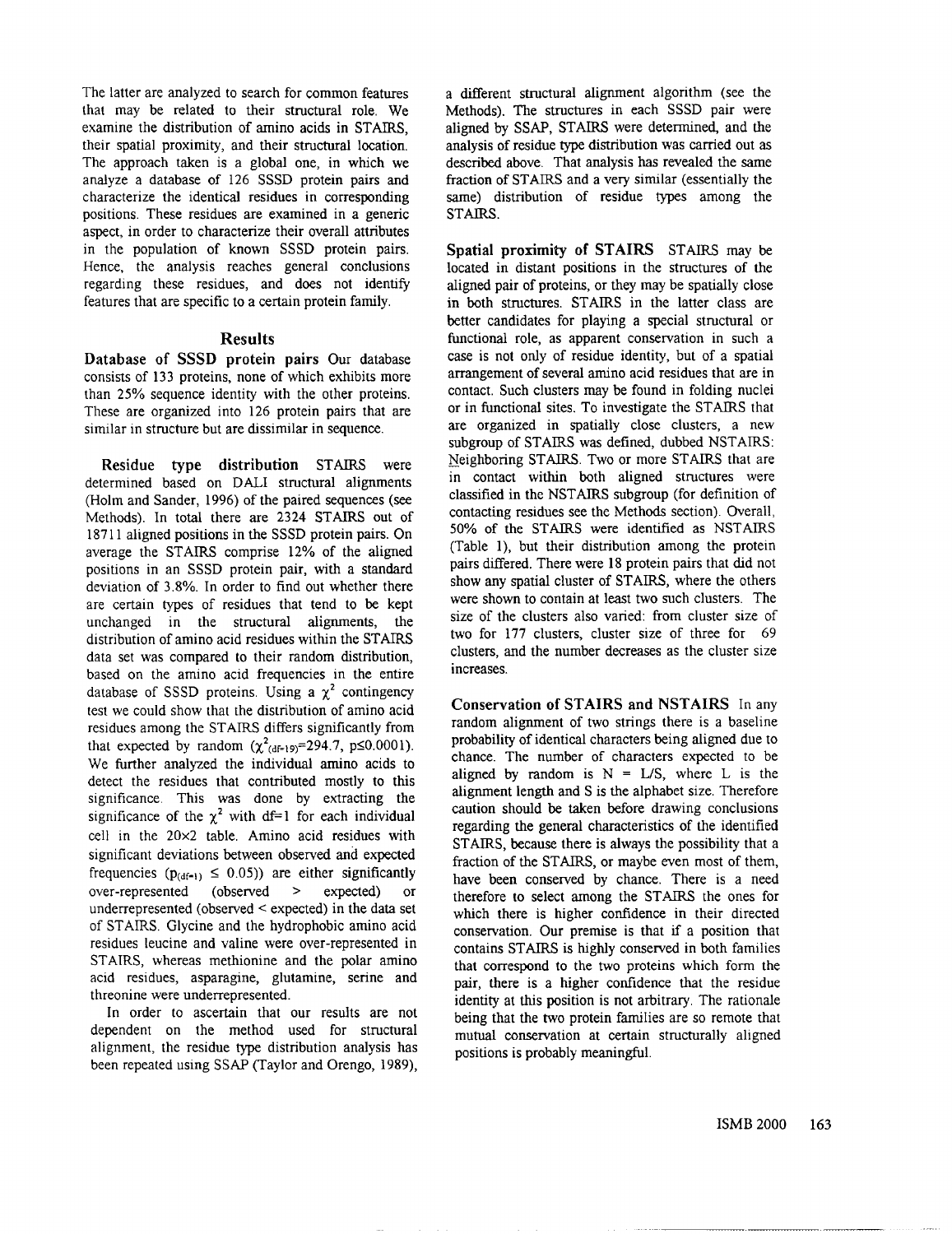The analysis of mutual conservation along the structural alignments was done as follows: initially, each protein was aligned with its family members. Here, the choice of sequences used in the multiple alignment is important. Using close family members of each protein will inundate us with well-conserved positions, thus the high conservation score we might expect for the few (12% in average) STAIRS identified in each chain will be masked by high conservation scores contributed by other positions. Therefore, multiple sequence alignment data which includes distantly related proteins is required. This data was obtained using PSI-BLAST (Altschul *et al.,* 1997). PSI-BLAST identifies remote homologues iteratively, by generating a profile from all the sequences identified in previous iterations, and in each iteration searching the database using the updated profile. This process is repeated until a predetermined number of iterations is reached, or until the searches converge. Using enough iterations, with a large enough database, weak but biologically meaningful similarities may be obtained.

After the multiple sequence alignment was achieved by PSI-BLAST, the degree of amino acid conservation at a position was determined by calculating the position's Information Content, IC (see the Methods). These values were then expressed as relative values: for each sequence a mean IC was determined, and each position was assigned with a z-score, which is the IC score expressed in number of standard deviations from the mean IC of the sequence, hereafter,  $Z_{ic}$ . The  $Z_{ic}$  scores at corresponding positions were used to evaluate the correlation between the degrees of conservation of aligned positions in the two pair members.

Practically, each of the sequences in the SSSD database was compared using PSI-BLAST to the NR database (a non-redundant compilation of all known protein sequences). PSI-BLAST was run for six iterations or until convergence, and IC and  $Z_{i\text{c}}$  values were determined for each position. Sequences having an identity percentage of 98% or higher with the query sequence were discarded, to avoid bias by extremely close sequences outvoting the more distant ones. It is interesting to note that PSI-BLAST detected the pair members of 46 sequences, despite their weak sequence similarity (fifteen pairs were identified when the search was carried out with each of the sequences of the pair members as a query). This is consistent with previous evaluations of the power of PSI-BLAST (Park *et al.,* 1998; Salamov *et al.,* 1999).



Figure 1: Correlation between the normalized conservation measures ( $Z_{\text{in}}$  values) of all aligned positions in the database of SSSD protein pairs, a: non-STAIRS positions (r=0.3); b: STAIRS (r=0.49); c: NSTAIRS (r=0.62).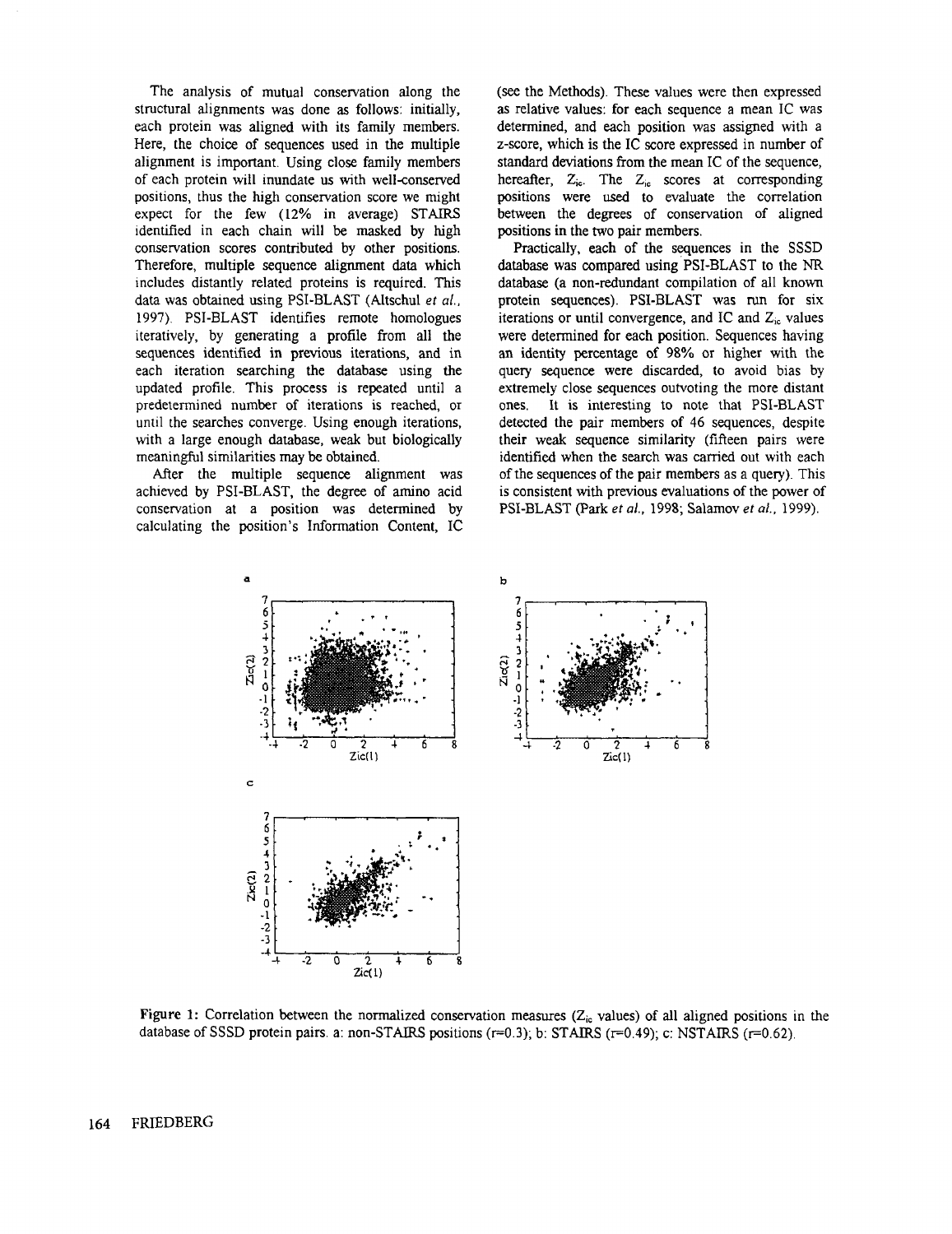Figure 1 demonstrates the correlation between the  $Z_{\text{in}}$ values of all aligned positions in our database. As can be seen, the correlation between  $Z_{ic}$  values of STAIRS  $(r= 0.49)$  is higher than that of non-STAIRS positions  $(r=0.3)$ , and the correlation between NSTAIRS positions is the highest  $(r= 0.62)$ . All correlation coefficients are statistically significant.

The  $Z_{ic}$  scores show that indeed a fraction of 39.5% of STAIRS are not highly conserved and have conservation scores that are lower than the average. These probably should not have been included in the set of residues used to characterize the STAIRS. On the other hand, at the tail of the distribution of  $Z_{ic}$ scores the presence of STAIRS and NSTAIRS is remarkable. As shown in Table 1, the STAIRS comprise about 50% of the residues with  $Z_{ic}$  values above 1.65 for both pair members ( $p \le 0.03$ , see Methods), while their fraction within the whole data set is only 12%. Most remarkably, three quarters of

the mutually highly conserved STAIRS are NSTAIRS.

**Residue type distribution** of well **conserved** STAIRS One of the goals of the conservation analysis was to exclude "chance" STAIRS and repeat the analyses with the remaining STAIRS. A more stringent approach would be to look only at the STAIRS that are mutually highly conserved. Indeed, repeating the residue type distribution analysis only for residues that constitute the highly conserved STAIRS (positions with  $Z_i \ge 1.65$  in both pair members), shows a different distribution than the one observed for the whole database of SSSD protein pairs (Figure 2). In the subset of mutually highly conserved STAIRS cysteine is significantly over-represented, as well as glycine, and the aromatic amino acids histidine and tryptophan. The same results have been obtained when the analysis has been repeated using SSAP for the structural alignments (see the Methods).

#### **Table 1: Abundance of STAIRS and NSTAIRS**

|                    | All              | non-STAIRS | <b>STAIRS</b>    | <b>NSTAIRS</b> | <b>STAIRS</b> |
|--------------------|------------------|------------|------------------|----------------|---------------|
|                    | Aligned          |            | (without         |                | (Total)       |
|                    | <b>Positions</b> |            | <b>NSTAIRS</b> ) |                |               |
| Total <sup>2</sup> | 18711            | 16387      | 1170             | 1154           | 2324          |
|                    | (100)            | (87.5)     | (6.3)            | (6.2)          | (12.5)        |
| Zic $\geq 1.65^b$  | 501              | 259        | ОJ               | 181            | 242           |
|                    | 100)             | (51.6)     | (12.2)           | (36.2)         | (48.4)        |

<sup>a</sup> In the whole database of SSSD proteins

<sup>b</sup> Only in the subset of mutually highly conserved positions

Each table entry contains the number of positions in a given category. Percentages for that category are parenthesized.



Residue Type

Figure 2: Distribution of residue types in mutually highly conserved STAIRS ( $Z_{\text{ir}} \ge 1.65$ ), expressed as log-odds ratio between the frequency of a given residue type in STAIRS  $(P<sub>i</sub>)$  and its frequency in the entire database of SSSD proteins (Q,). Cysteine, glycine, histidine and tryptophan are significantly over-represented in STAIRS. Alanine, lysine, and threonine are significantly underrepresented ( $p \le 0.05$  by a  $\chi^2$  test).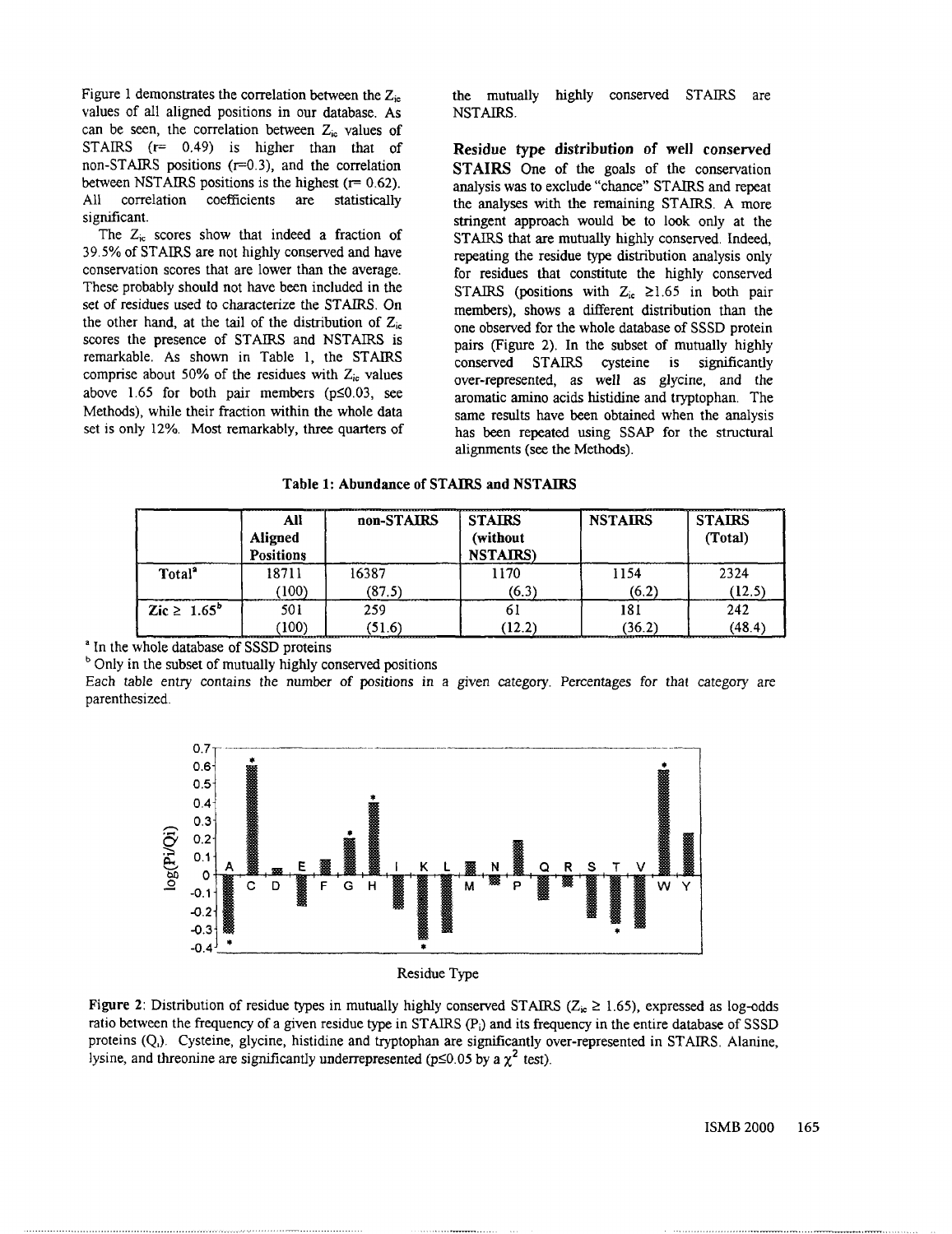Solvent accessibility. To examine the location of the STAIRS within the structures, the solvent accessibility was calculated for each residue in the database of SSSD proteins (see the Methods). expected, there is a positive correlation between the accessibility values of corresponding positions within the pairs of aligned structures  $(r=0.52)$ . We compared the solvent accessibility between STAIRS, NSTAIRS and the whole set of residue positions in our data (Figure 3). We looked at the fraction buried vs. exposed residues in these categories. (See the Methods for determination of residue solvent exposure). As seen in Figure 3a, about 51% of residues are buried and about 49% are exposed. When divided into hydrophobic and hydrophilic (as . detailed in the legend to Figure 3), a higher fraction of the hydrophobic residues are buried and a higher fraction of hydrophilic residues are exposed, consistent with many previous studies that demonstrated the higher presence of hydrophilic

residues on the protein surface and of hydrophobic residues buried in the protein core (e.g. Lesk and Chothia, 1980). The pattern of solvent accessibility of the STAIRS is very similar to that of all residues. The accessibility pattern of NSTAIRS is remarkable, where 78% of the residues are buried, a trend that is emphasized (90% burial) within the hydrophobic residues. Note the buried/exposed ratio reversal within hydrophilic NSTAIRS: 61% of the hydrophilic NSTAIRS are buried, 39% are exposed. The same type of analysis was carried out for the mutually highly conserved positions only. These mutually conserved positions (Figure 3b) are highly populated with buried residues. This is true for all positions, and somewhat more pronounced for the STAIRS and NSTAIRS subsets where the buried residues reach 90%. Remarkably, among the mutually conserved hydrophilic STAIRS and NSTAIRS a very high fraction (85%) are buried.



**Figure 3 Distribution of residue positions by solvent accessibility.**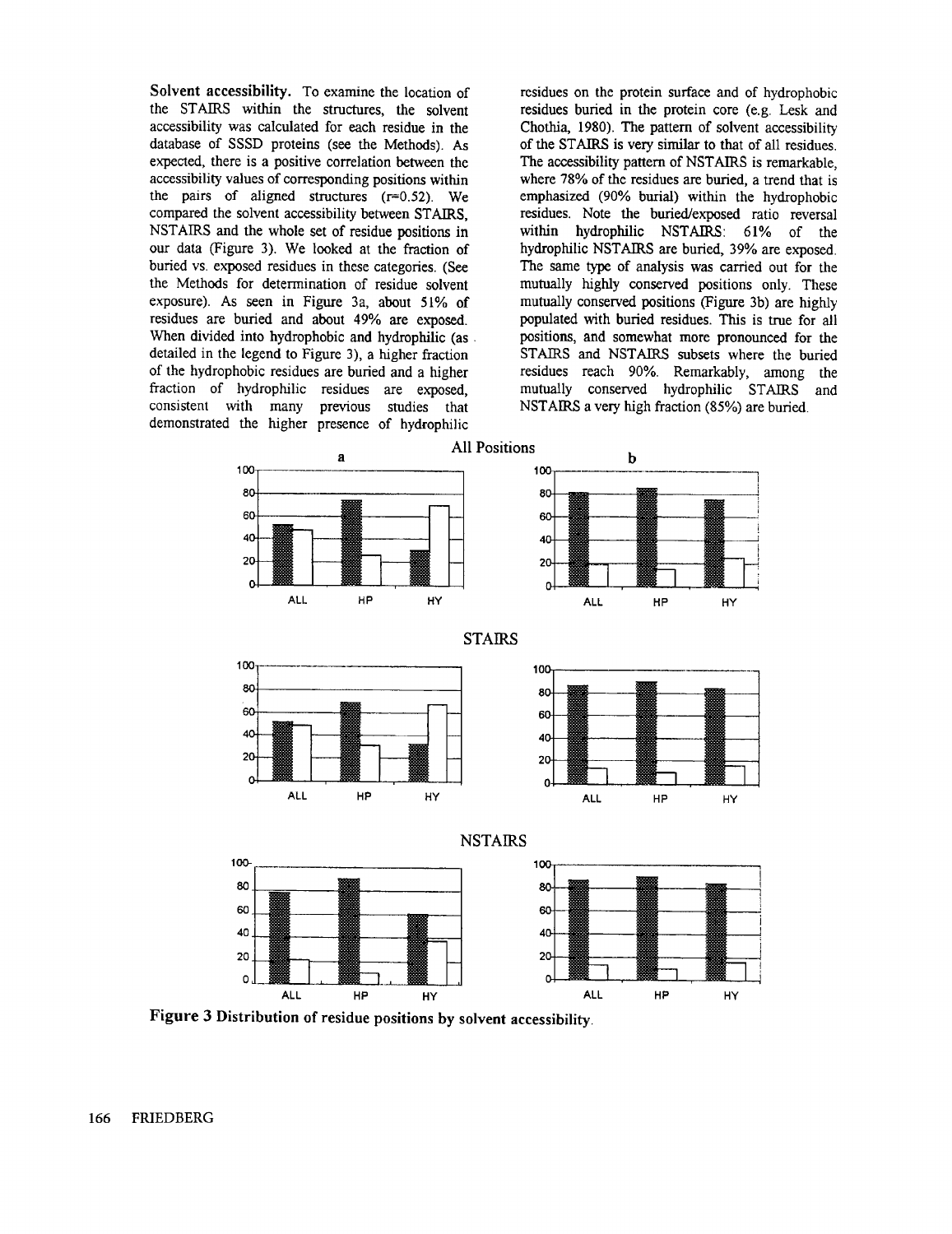(a) for the whole database (top), STAIRS (middle), and NSTAIRS (bottom). Percentage of buried residues (black), and residues (white) is shown (see Methods). The distribution is shown for all the residues, as well as for hydrophobic (HP) and for hydrophilic (HY) residues only. (b) Same as (a), but for mutually highly conserved paired positions (only positions with  $Z_i \ge$ 1.65 for both pair members are included). Residues were divided as in Koehl and Levitt (1999): hydrophobic: A, V, I ,L, F, M, W, H, Y, C; hydrophilic : G, S, T. N, Q, D, E, K, R.

Structural and functional **roles of** STAIRS We conducted an itemized examination of the four significantly over-represented residues and of proline within the group of mutually conserved STAIRS. Although the overrepresentation of proline was not found to be statistically significant within this group of residues it was added to this survey due to its well known unique structural characteristics. Surveying the 133 proteins in our database for positions that are included in the subset of mutually highly conserved STAIRS has yielded 358 such positions, out of which 204 were occupied with one of these five amino acids. These positions were searched for a possible role in determining secondary or super-secondary structure, and/or participation in a functional site. 191 positions could be assigned a functional or structural role (functional sites were. either ligand-binding sites or catalytic sites, as annotated in the PDB files, and structural annotations were based on FSSP). 84 residues participated in functional sites or were close in sequence to functional site residues. Among these histidine stood out as the predominant residue identified in functional sites in our database, and glycine and proline were relatively very prevalent near functional sites, probably playing a role in shaping their structure. 58 residues were located at specific positions in secondary structures, either at the N-termini or C-termini of  $\alpha$  helices or  $\beta$ strands, or in turns, where glycines were predominant. As expected, 37 out of 39 cysteines were involved in disulfide bonds. This is obviously due to the special role that disulfide bonds play in stabilizing tertiary structures. Eight prolines were located at the termini of  $\beta$  hairpins, stabilizing this super-secondary structure.

#### **Discussion**

As more and more protein structures are solved it has become evident that many proteins having a similar structure share only a very small number of identical residues in structurally aligned positions. This has prompted various lines of research, attempting to identify the common hidden information within these sequences that directs them to assume similar folds (Mirny *et al.,* 1998; Koehl and Levitt, 1999; Mirny and Shakhnovich, 1999; Poupon and Mornon, 1999; Ptitsyn and Ting, 1999). The small fraction of identical residues at corresponding positions merit special attention by themselves, as to whether they have been maintained unchanged just by chance, or because of a special role that they play in determining the structure

and/or function of these molecules. In the current study we have attempted to examine this issue by characterizing those structurally aligned residues that are identical (STAIRS).

One approach to determine important positions along a protein sequence is to follow their conservation within the members of the corresponding protein family. The conclusions from such an analysis are reinforced when the conservation patterns of structurally aligned positions in the protein families of two remote sequences are consistent, and mutually highly conserved positions are identified. In general, we find a significant positive linear correlation  $(r=0.3)$ between the corresponding conservation scores along the sequences of the two pair members. This correlation is higher for STAIRS and highest for NSTAIRS, STAIRS which are spatially close NSTAIRS are even better candidates for preserving protein traits, as their spatial proximity suggests a role in maintaining structural integrity or a functional site. Indeed we find that the high frequency of mutually well-conserved positions, exhibited to be more prevalent in STAIRS than in the whole database, is even more prevalent in NSTAIRS. Namely, there is a six-fold increase in the frequency of NSTAIRS in the mutually well-conserved paired positions when compared to their frequency in the whole database (Table I). This leads to the conclusion that certain well placed residues do possess a trait which may contribute to the protein's evolutionary fitness, and therefore remain unchanged.

It should be noted that 39.5% of STAIRS are *not* well conserved. This may provide an estimate as to the fraction of positions that are coincidentally identical. Caution should therefore be taken before attributing significance to positions that contain identical residues in a pair of SSSD proteins. Thus, among the few identical residues in an SSSD pair, even fewer are considered to have biological significance.

Interestingly, about 50% of the positions with mutually high conservation contain different residues in the two proteins. These positions may contain residues that are similar in their properties and fulfill the same requirements in the two structures. Recall that our analysis was done at the residue level, using an alphabet of 20 amino acids. It is conceivable that by using a redundant alphabet, where the residues are clustered by their physico-chemical properties, these positions would have appeared as containing STAIRS. Alternatively, the conserved residues at corresponding positions may be completely different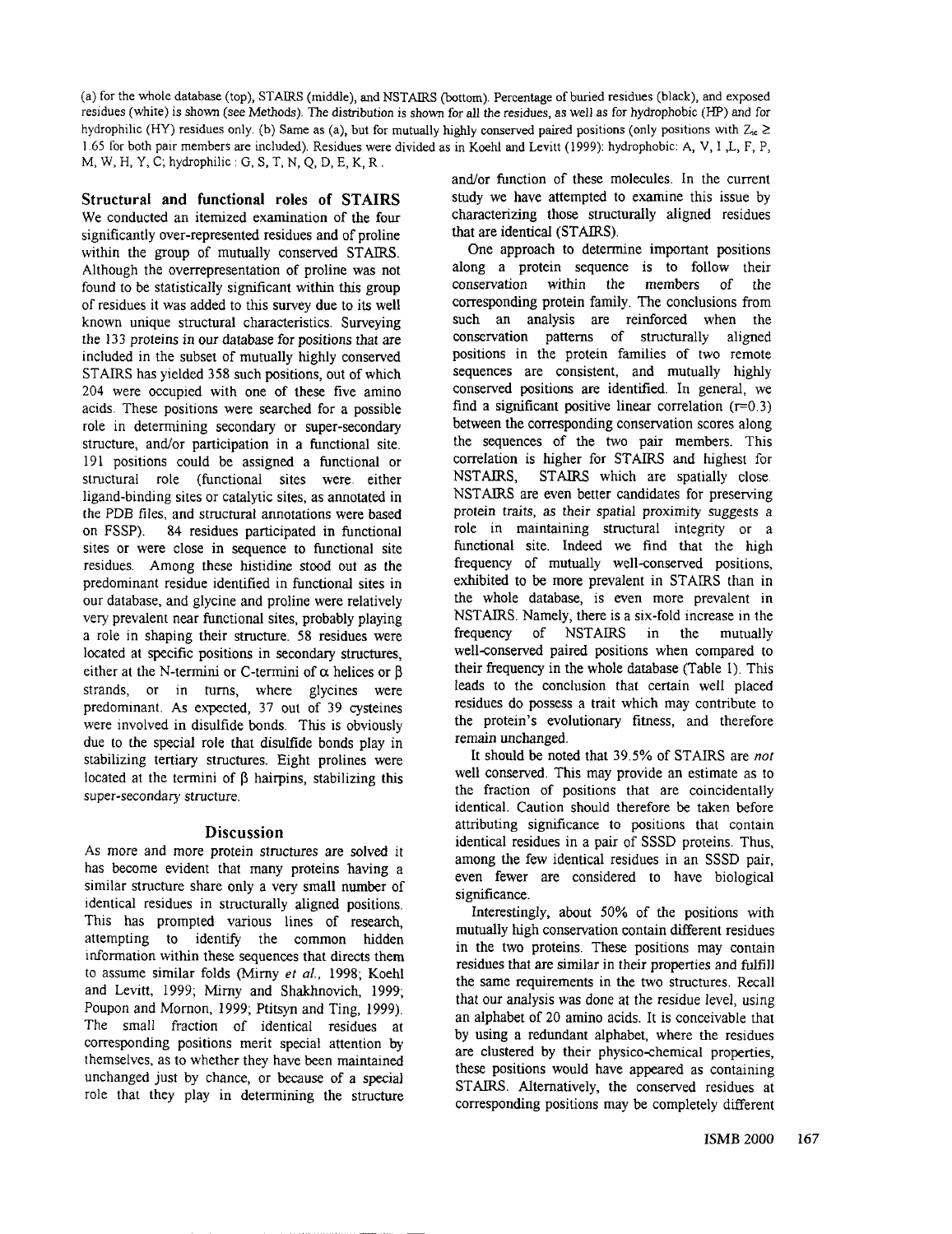but form a spatial cluster with compatible residues within the respective structure. Such a finding will support the line of Mirny and Shakhnovich (1999) and Ptytsin and Ting (1999) who proposed the existence of corresponding folding nuclei that are composed of different types of residues, but guide folding into similar structures.

Many previous studies, experimental and theoretical, have shown that positions critical for maintaining protein stability are located in buried positions (Cordes *et aL,* 1996). Our burial analysis, depicted in Figure 3, conforms to those observations. From Figure 3 it is evident that the mutually conserved residues have a higher burial proportion (Figure 3b) than the whole database (Figure 3a). Curiously, the burial percentage of STAIRS is very similar to what was found for the whole database (Figure 3a). Two phenomena contribute to this finding: (1) as 40% of STAIRS are coincidental they are expected to be similar in their characteristics to the general population of residues; (2) many buried residues are interchangeable (Lesk and Chothia, 1980; Lim and Sauer, 1989). By definition these are not included in the group of STAIRS, and therefore on the average the burial of STAIRS is similar to that of the whole population of residues. The latter is supported when looking at Figure 3a: the fraction of hydrophobic buried residues among all positions is even larger than within the STAIRS. The NSTAIRS, however, show a higher fraction of buried residues, consistent with their suspected function in maintaining a spatial entity that is important for the proteins' structure. The same logic applies to the pattern of burial depicted in Figure 3b, that regards the mutually highly conserved positonly. The high fraction of buried positions is evident across the three categories of STAIRS, NSTAIRS and all positions. Recall that 50% of the highly conserved residues are not STAIRS, and the burial percentage within them is remarkable.

The analysis of residue types in STAIRS revealed certain residue types that are significantly over-represented (glycine, leucine and valine). However, when the analysis is restricted to the subset of mutually highly conserved STAIRS, the pattern of conservation changes, and leucine and valine are underrepresented. Again, this is probably due to the interchangeability of these residues in the hydrophobic cores. Our conservation analysis, carried out at the residue level, cannot identify them as highly conserved. Other residues predominate the subset of mutually conserved positions: glycine, cysteine, histidine, and tryptophan. Interestingly, these amino acid residues were also shown to be highly conserved in a set of sequences designed to fit a known structural template (Koehl and Levitt, 1999). Also, lysine and threonine that appeared to be underrepresented among the mutually conserved STAIRS were found also to be underrepresented in that set of designed proteins. Thus, the compatibility between our results and those obtained from designed proteins gives further support to the feasibility of the proposed design procedure (Kochl and Levitt, 1999).

The general features of the positions with mutually conserved STAIRS may suggest their involvement in folding nuclei. This is mostly implied by their low solvent accessibility and spatial closeness, but cannot be definitely proved in the scope of this study. Apart from their potential participation in folding nuclei, our explicit survey shows that mutually conserved STAIRS have crucial structural or functional roles. However, the different ways they assume in achieving this end are quite disparate. This pertains not only for STAIRS in general but also when specific amino acids are considered. While there are certain eases where a conserved residue fulfills the same role through all its occurrences in our data set (such as the involvement of cysteine in disulfide bonds), many other STAIRS show a variety of themes. Thus, there is no common underlying role which can be singled out for mutually conserved STAIRS, rather they are either important in functional sites, or in stabilizing secondary and super-secondary structures.

# **Methods**

Construction of the database of SSSD **protein** pairs The databases of FSSP (Families of Structurally Similar Proteins, Holm and Sander, 1996) and DAPS (Distant Aligned Protein Sequences, 1998, Rice and Eisenberg, http://siren.bio.indiana.edu/daps, 1998) were used as a starting point for the database of 126 SSSD protein pairs. Briefly, FSSP is a database based on an exhaustive all-versus-all structural alignment of proteins in the PDB database (Bernstein *et al.,* 1977). The classification and alignments are automatically maintained and continuously updated using the DALI program (Holm and Sander, 1993). Each FSSP file has a single structural representative, against which all structurally similar proteins are aligned in decreasing order of structural similarity. The DAPS database is based on FSSP and contains alignments of all protein pairs sharing less than 25% identical residues. These pairs of proteins were based on the PDB SELECT25 list (Hobohm and Sander, 1994).

For generation of the SSSD database the DAPS database was filtered using the following criteria: 1) Minimal protein length of 30 residues for both pair members. 2) Resolution better than 3.5Å for each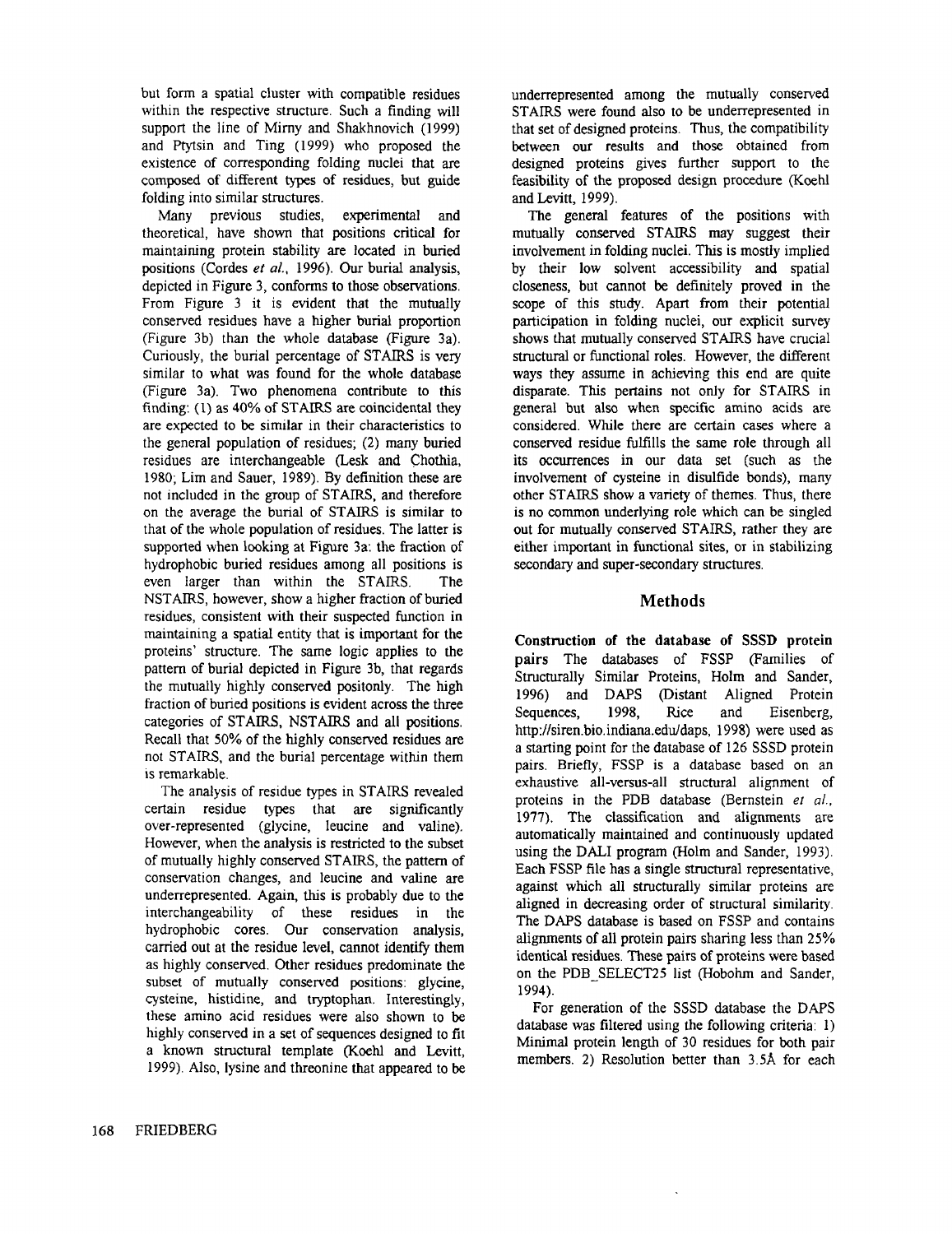pair member. 3) Difference in lengths within a protein pair does not exceed 50% of the shorter member. 4) The alignment length is at least 60% of the longer member's length. 5) The sequences of the pair members should not be well aligned using sequence alignment methods. A good sequence alignment, regardless of compatibility with the FSSP structural alignment, denotes a sequence similarity which we wish to avoid. Each pair was checked for similarity using the BESTFIT program from the GCG package (version 10, Genetics Computing Group, WI USA), an implementation of the Smith-Waterman algorithm (Smith and Waterman, 1981). Protein pairs with statistical significant sequence alignments were excluded.

Methods for structural alignment As different methods may yield different structural alignments (Godzik, 1996), we found it necessary to verify that the determined STAIRS are not dependent on the method used for structural alignment. The STAIRS analyzed in the paper are based on the FSSP alignments obtained by DALI. This is a structural alignment method that uses Monte-Carlo optimization to align  $C\alpha$ -C $\alpha$  distance matrices. We verified that the results based on these alignments are not different from those based on structural alignments obtained by SSAP (Taylor and Orengo, 1989). SSAP describes the proteins to be aligned as a set of all-versus-all CB-CB vectors. Optimization of the structural alignment is accomplished by a double-dynamic programming method.

Definition of contact residues Contacting residues were defined as residues whose distance between their side chain beta-carbon atoms was equal to or less than 7A. For glycine, the alpha-carbon atom was used. Residues consecutive in sequence were excluded from the count. In this manner, corresponding clusters of contacting positions were defined in both pair members. For a position to be included in a cluster of NSTAIRS it is required that it would contact at least one position within this cluster. When looking at contacting residues, we have also used the distance between the centroids of the side-chains as a basis for determining contact residues. When analyzing the clusters, the results were virtually identical to those obtained using the beta-carbon criterion (results not shown).

Information Content (IC) calculations For single position  $j$  in a multiple sequence alignment the Information Content would be:

$$
IC(j)=\sum_{i=1}^{20}pi^{i} * log(pij/qi),
$$

where:  $p_{ij}$  is the frequency of residue i at position j, and  $q_i$  is the frequency of residue i in the database. Zero frequencies and gaps in the alignment were treated as in Hertz and Stormo (1995; http://www.bionet.nsc.ru/bgrs/thesis/56/index.html)..

For each position j a normalized value of  $IC(j)$ was calculated by  $Z_{ic}$  ( $i$ )= (IC( $i$ )- IC)/S<sub>IC</sub>, where IC is the mean of  $IC(i)$  along the sequence and  $S_{IC}$  is its standard deviation

 $Z_{ic}$  Distribution By examining the  $Z_{ic}$  score distribution in the whole database it was verified that  $Z_i \geq 1.65$  defines the high 5% scoring positions. However, when building the set of mutually highly conserved STAIRS, the selection criterion was that both aligned positions should have a  $Z_{\text{ic}}$  above the threshold. By this, high scoring residues that were not aligned with other high scoring residues were excluded, reducing effectively the frequency of mutually highly conserved positions to 3%.

Solvent accessibility Solvent accessibility values in  $\AA^2$ , were taken from the FSSP database. For each residue, these were divided by the accessible surface area of the extended conformation of that residue (Miller *et al.,* 1987), and expressed in percentages. The analysis was carried out both by using these values and followed by determining the burial threshold at 25% surface accessibility.

Hardware and software Work was performed on Silicon Graphics Indy and Indigo2 workstations, using C and Python languages. The Python PDB handling package used for this work is available on http://www.ls.huji.ac.il/-idoerg/PyStruct.tar.gz

#### **References**

Altschul, S.F., Madden, T.L., Schaffer, A.A., Zhang, J., Zhang, Z., Miller, W. and Lipman, D.J. 1997. Gapped BLAST and PSI-BLAST: a new generation of protein database search programs. *Nucleic Acids Res* 25:3389-3402.

Anfinsen, C.B. 1973. Principles that govern the folding of protein chains. *Science* 181:223-230.

Bernstein, F.C., Koetzle, T.F., Williams, G.J., Meyer, E.E., Jr., Brice, M.D., Rodgers, J.R., Kennard, O., Shimanouchi, T. and Tasumi, M. 1977. The Protein Data Bank: a computer-based archival file for macromolecular structure. *JMol Biol* **112:535-542.**